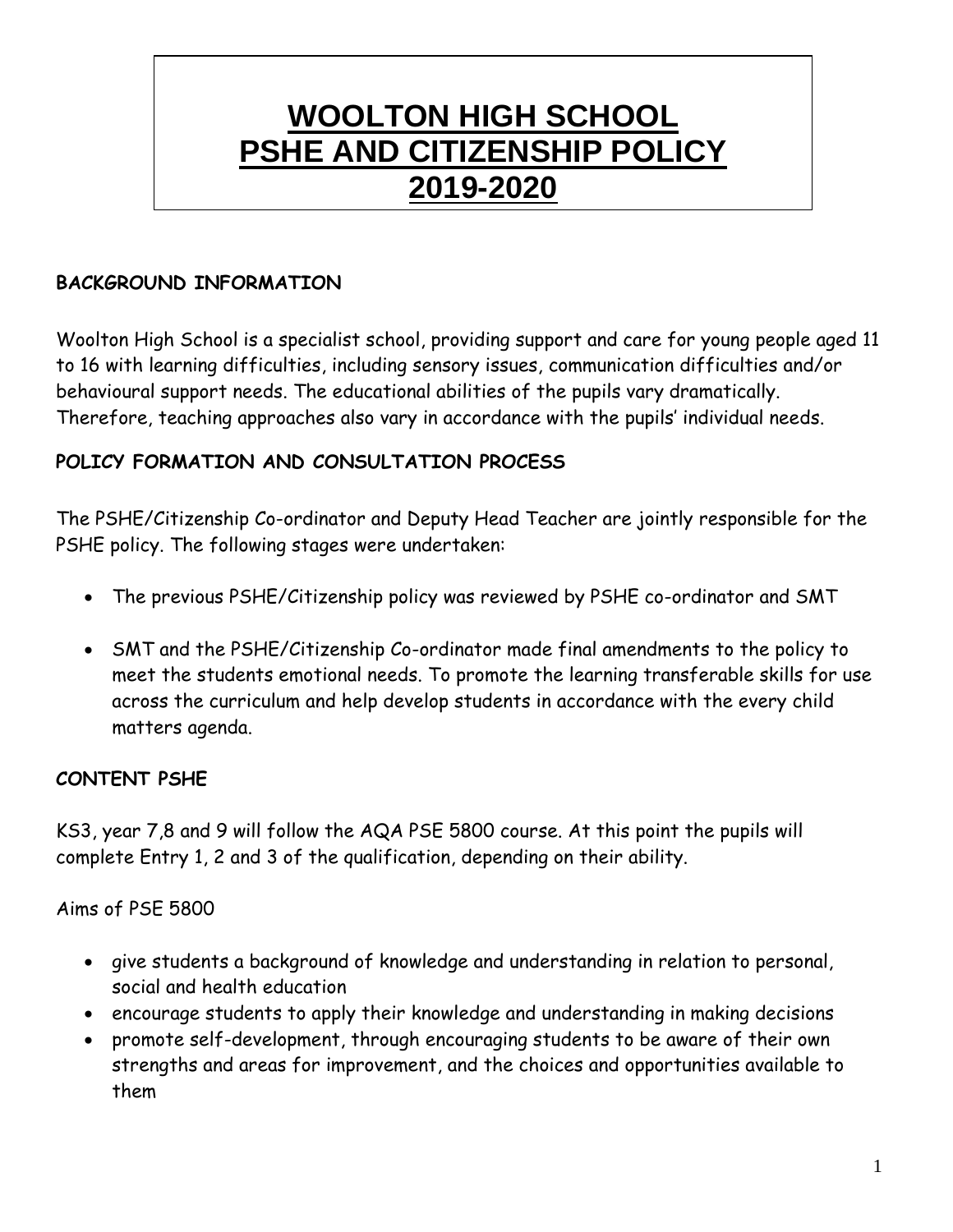- enhance students' awareness of spiritual, moral, ethical, social, legislative, economic, cultural, environmental, health and safety and European issues, as appropriate.
- To develop and demonstrate a range of personal, key and employability skills leading to personal effectiveness.
- To develop an understanding of the wider world around us, how to make the most of the opportunities available, stay safe and to become aware of our rights and responsibilities as citizens.
- To receive formal recognition and accreditation for the above.

PSHE education is a planned, developmental programme of learning through which children and young people acquire the knowledge, understanding and skills they need to manage their lives now and in the future. As part of a whole-school approach, PSHE education develops the qualities and attributes pupils need to thrive as individuals, family members and members of society.

PSHE education equips pupils to live healthy, safe, productive, capable, responsible and balanced lives. It encourages them to be enterprising and supports them in making effective transitions, positive learning and career choices and in achieving economic wellbeing. A critical component of PSHE education is providing opportunities for children and young people to reflect on and clarify their own values and attitudes and explore the complex and sometimes conflicting range of values and attitudes they encounter now and in the future.

## **AIMS OF PSHE**

Woolton High School believes that PSHE is an educational entitlement of all pupils and an integral part of each pupil's emergence into adulthood. We aim to help students to develop social and self awareness, self-esteem, empathy and motivation. In addition pupils will develop skills that can be used in across the curriculum and in the wider society.

- stay as healthy as possible
- keep themselves and other safe
- have worthwhile and fulfilling relationships
- respect the differences between people
- develop independence and responsibility
- play an active role as members of a democratic society
- make the most of their own and others' abilities and talents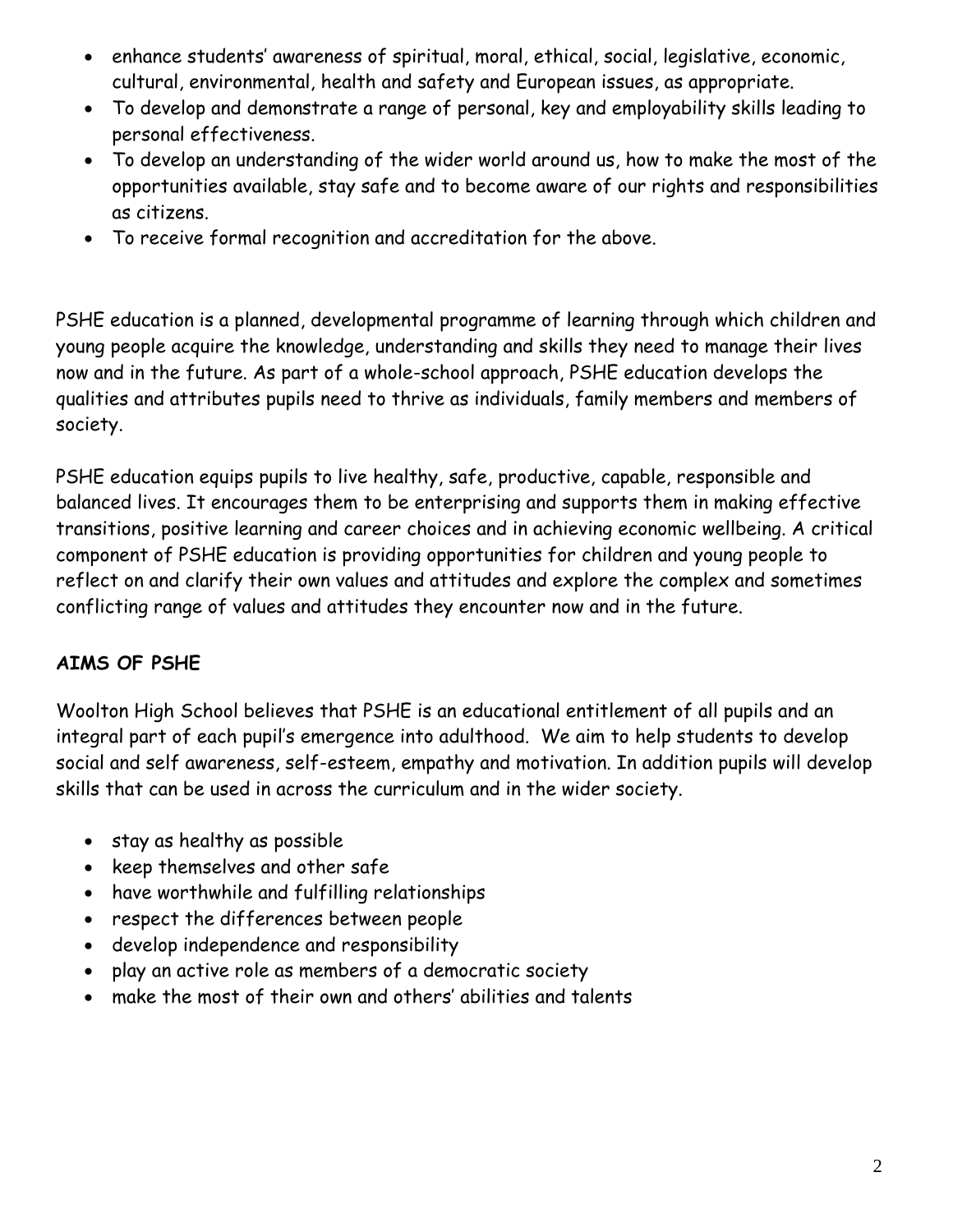The PSHE provision in the school will assist our pupils to:

- value their achievements
- deal with risk and meet challenges of life now and in the future
- identify their values and strive to live up to them

will assist our school to:

- relate positively to the neighbourhood and local community
- raise standards of achievement by pupils who are more secure, motivated, confident and independent learners
- help promote equal opportunities for all
- improve the health of our pupils and staff

Society gains:

- healthier and more active young people
- young people who are confident that they can participate in community affairs

Other school policies which have relevance to PSHE are:

- equal opportunities
- Health and safety
- Teaching and Learning
- Child Protection
- Drug Education and managing drug related incidents
- Behaviour
- Career Education and Guidance

# **Relationships and sex education**

The Relationships Education, Relationships and Sex Education and Health Education (England) Regulations 2019, made under sections 34 and 35 of the Children and Social Work Act 2017, make Relationships Education compulsory for all pupils receiving primary education and Relationships and Sex Education (RSE) compulsory for all pupils receiving secondary education. They also make Health Education compulsory in all schools except independent schools. Personal, Social, Health and Economic Education (PSHE) continues to be compulsory in independent schools.

# **EQUAL OPPORTUNITIES**

This school is committed to working towards equal opportunities in all aspects of school life. All resources used will support this commitment. See Equal opportunities Policy.